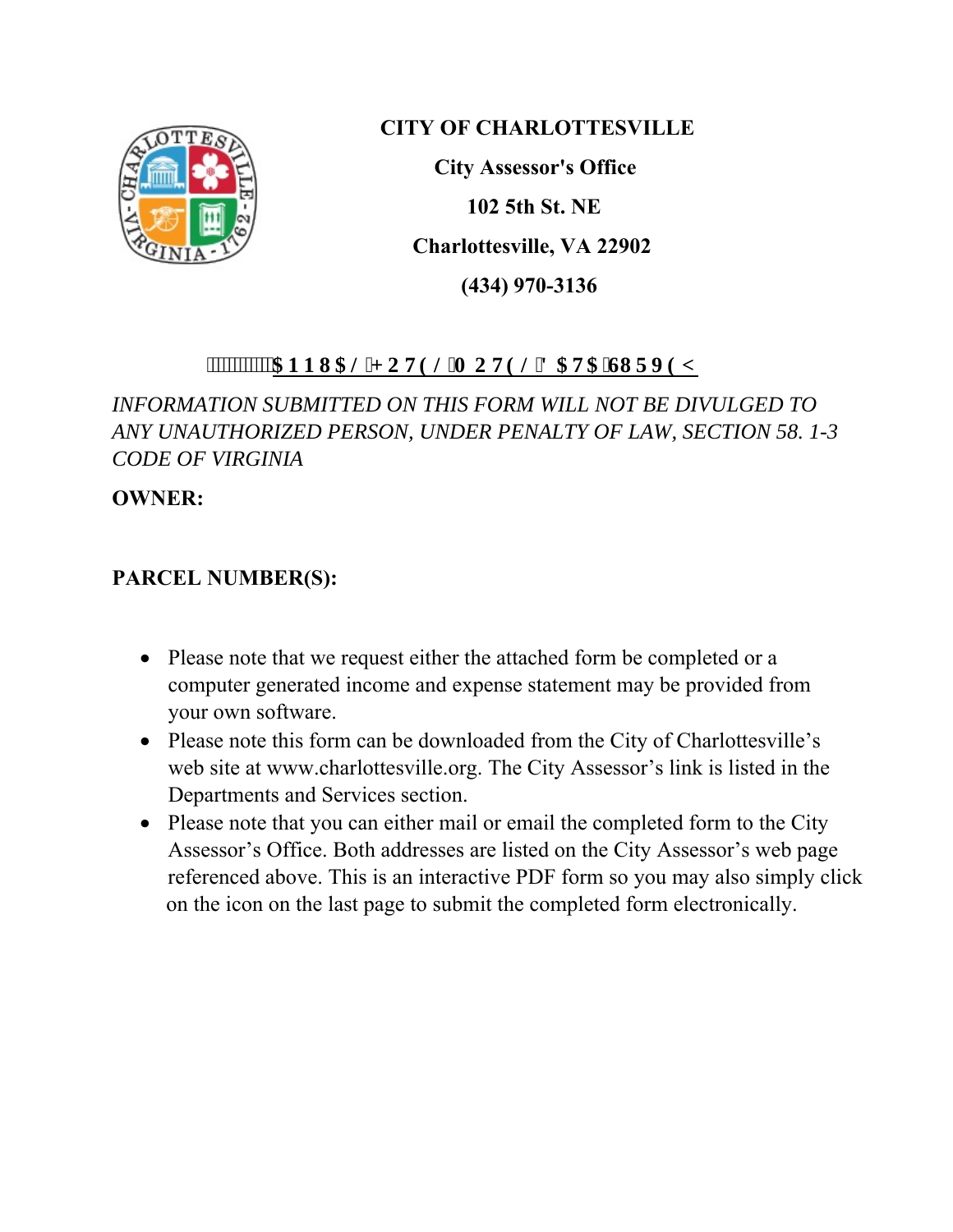| <b>General Information</b>         |  |  |
|------------------------------------|--|--|
|                                    |  |  |
|                                    |  |  |
| Name of Hotel on Business Licensee |  |  |
|                                    |  |  |
| <b>Total Building Area</b>         |  |  |
| <b>Total Basement Area</b>         |  |  |
| <b>Total Finished Area</b>         |  |  |
| Unfinished Area                    |  |  |
| Parking Area SF                    |  |  |
| <b>Total Parking Spaces</b>        |  |  |
|                                    |  |  |

| <b>Property Information</b> |  |  |  |
|-----------------------------|--|--|--|
|                             |  |  |  |
| <b>Rooms:</b>               |  |  |  |
| Suites                      |  |  |  |
| King                        |  |  |  |
| 2 Queens                    |  |  |  |
| 2 Doubles                   |  |  |  |
| <b>Total Rooms</b>          |  |  |  |
|                             |  |  |  |
| <b>Restaurant (Yes/No)</b>  |  |  |  |
|                             |  |  |  |
| Conference Area             |  |  |  |
|                             |  |  |  |
| <b>Amenities (Yes/No)</b>   |  |  |  |
| Outdoor Pool                |  |  |  |
| <b>Indoor Pool</b>          |  |  |  |
| <b>Tennis Courts</b>        |  |  |  |
| <b>Exercise Room</b>        |  |  |  |
| Room Service                |  |  |  |
| Laundry                     |  |  |  |
| <b>Breakfast Bar</b>        |  |  |  |
| <b>Valet Parking</b>        |  |  |  |
| <b>Airport Services</b>     |  |  |  |
|                             |  |  |  |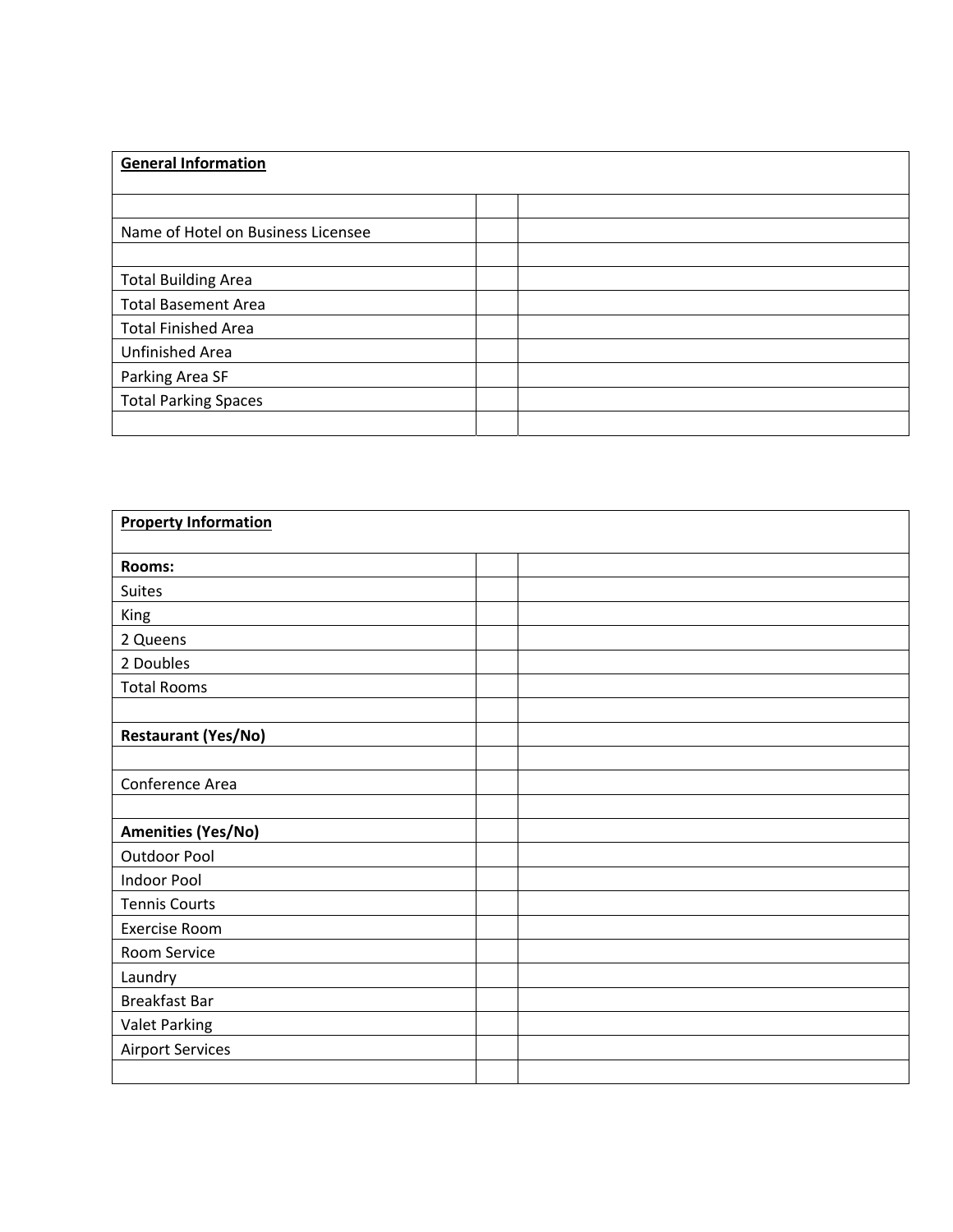## **Management Information**  National Hotel Chain (yes/no) **Franchise Fees**  Initial Fee Advertising Fee Royalty Fees Reservation Fees Under Management Contract (yes/no) How are Management fees Calculated?

# **Occupancy**  total number of rooms sold Total rooms Available Average Occupancy Level Average Daily Rooms Rate

| .,<br>Income Information for 7   |  |
|----------------------------------|--|
| <b>Actual Room Rental Income</b> |  |
| Sales of Food/sundry services    |  |
| Sales of Beverages               |  |
| Telephone Income                 |  |
| Lease income                     |  |
| Other Income                     |  |
| <b>Total Actual Income</b>       |  |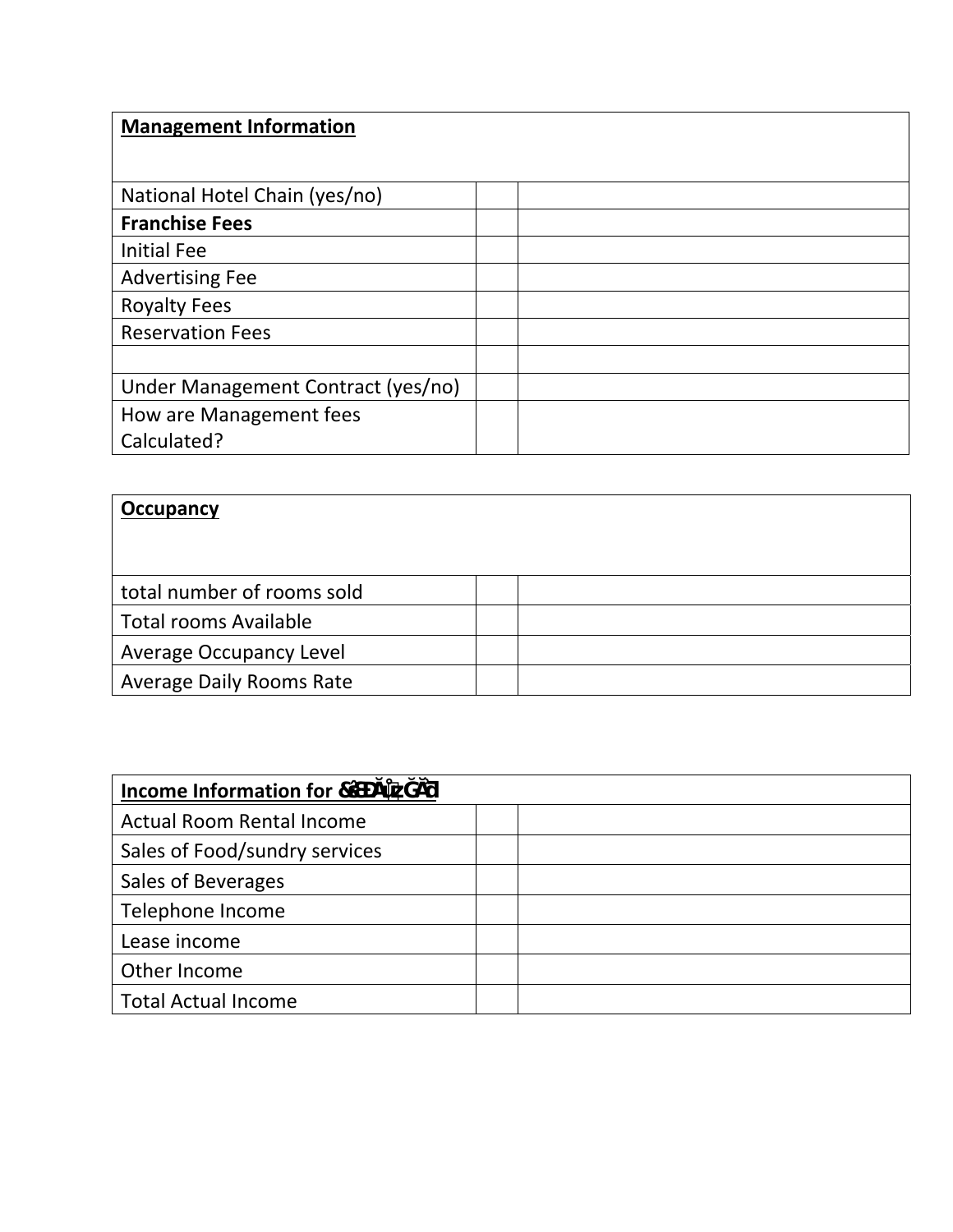| <b>Annual Operating Expense</b>      |  |  |
|--------------------------------------|--|--|
| <b>Utilities</b>                     |  |  |
| water/sewer                          |  |  |
| Electricity                          |  |  |
| Gas                                  |  |  |
| Internet                             |  |  |
| Phone                                |  |  |
| <b>Management and Administration</b> |  |  |
| payroll                              |  |  |
| payroll expenses                     |  |  |
| <b>Management Fees</b>               |  |  |
| <b>Franchise Fees</b>                |  |  |
| Advertising                          |  |  |
|                                      |  |  |
| <b>Maintenance and Repair</b>        |  |  |
| <b>Supplies</b>                      |  |  |
| <b>HVAC</b>                          |  |  |
| <b>Electrical/Plumbing Repairs</b>   |  |  |
| <b>Elevator Repairs</b>              |  |  |
| <b>Roof Repairs</b>                  |  |  |
| pool/recreation                      |  |  |
| <b>Common Area</b>                   |  |  |
| Decorating                           |  |  |
| Other                                |  |  |
|                                      |  |  |
| <b>Services</b>                      |  |  |
| Janitorial/Cleaning                  |  |  |
| Landscaping                          |  |  |
| Trash                                |  |  |
| Security                             |  |  |
| <b>Snow Removal</b>                  |  |  |
| Other                                |  |  |
|                                      |  |  |